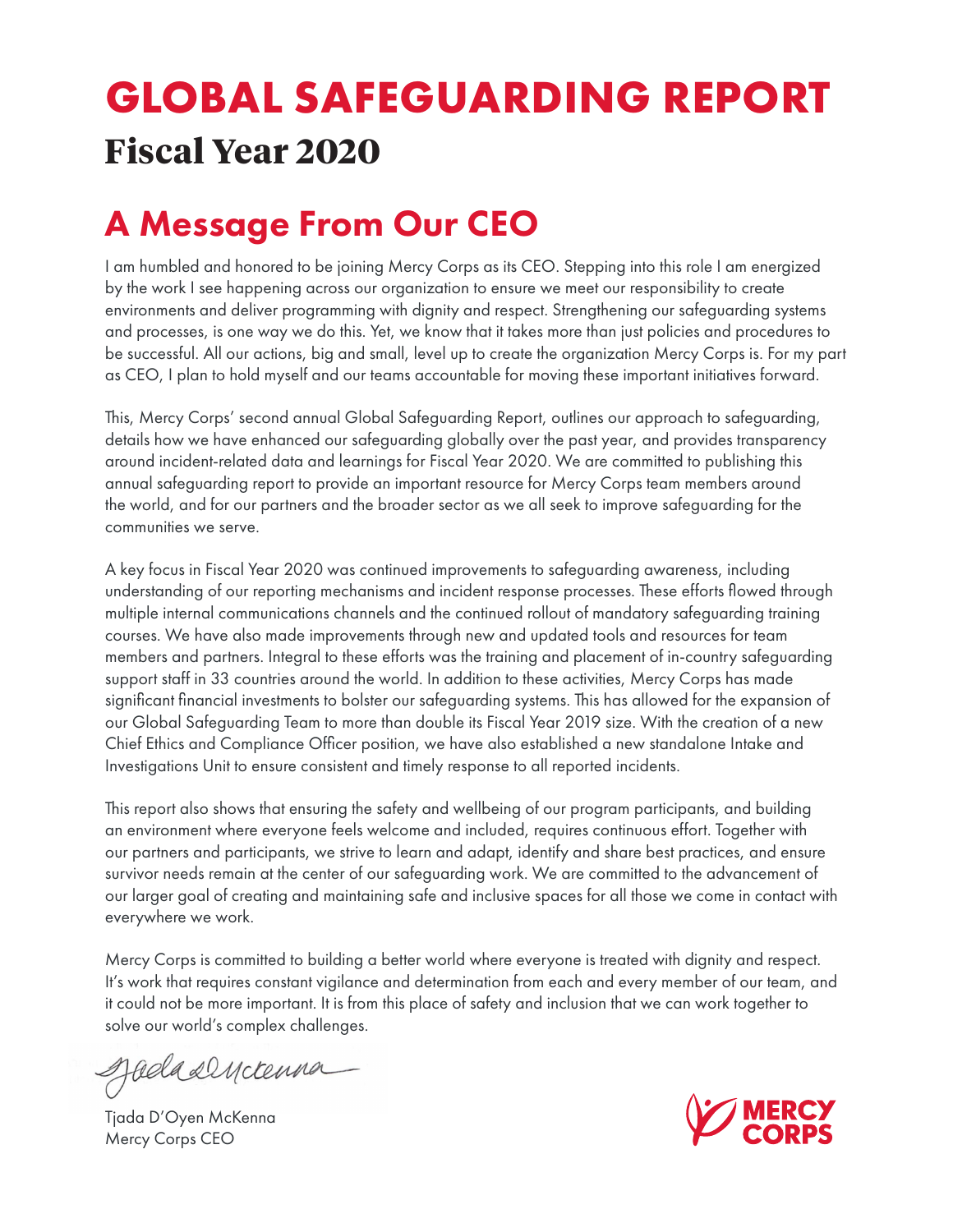## Introduction

We are a global team of humanitarians who partner with individuals, communities, corporations, and governments to transform lives around the world. Our mission is to alleviate suffering, poverty, and oppression by helping people build secure, productive, and just communities. Our diverse global team, 5,600+ strong, works with communities in over 40 countries; 85 percent of our team is from the countries where they work. As a global humanitarian organization serving the world's most vulnerable communities, we take seriously our responsibility to program participants, donors, and team members across the countries in which we work. We aspire to create an inclusive and safe work environment, where everyone is treated with dignity and respect.

Accountability and transparency are fundamental to overcoming legacies of harm in our sector. Mercy Corps is committed to transparency in our safeguarding efforts and our response to allegations of harm. We continue to work to build trust and confidence in our reporting and investigation mechanisms and our safeguarding systems overall.

This is our second annual Global Safeguarding Report.<sup>1</sup> We began publicly sharing data around our safeguarding allegations and investigations in 2019. $^{\rm 2}$  We will continue to share data and updates on our safeguarding progress through this annual publication in a way that ensures survivor sensitivity and confidentiality.

### Executive Summary

This publication details Mercy Corps' safeguarding efforts, status updates, and incident-related data for fiscal year 2020 (FY20).<sup>3</sup> The report is divided into three main sections in alignment with our approach to safeguarding—prevention, response, and data driven adaptation. Within each of these sections, we provide an overview of our key priorities and actions in FY20.

Data on our case numbers is provided in the response section. We have seen an overall increase in cases between FY19 and FY20. We believe this reflects growing awareness of safeguarding standards among team members and program participants and increasing confidence in our reporting and response systems. Incident data within this report is shared without any personally identifying factors, in accordance with our commitment to survivor centered principles and confidentiality.

Mercy Corps remains deeply committed to ongoing progress on our safeguarding efforts and continued work to be a safer, more accountable, survivor-focused agency where exploitation and abuse are not tolerated. We will continue working in FY21 to strengthen practices, systems, policies and workplace culture in ways that contribute not only to our programs, but to the sector as a whole.

Our 2019 Global Safeguarding Report was released in two parts and can be found on our website.

<sup>2</sup> We consider safeguarding allegations to include allegations of sexual exploitation and abuse, internal sexual misconduct (including sexual harassment), child safeguarding and human trafficking. For our full policies, see our website.

<sup>3</sup> Fiscal year 2020 spans a date range from July 1, 2019-June 30, 2020.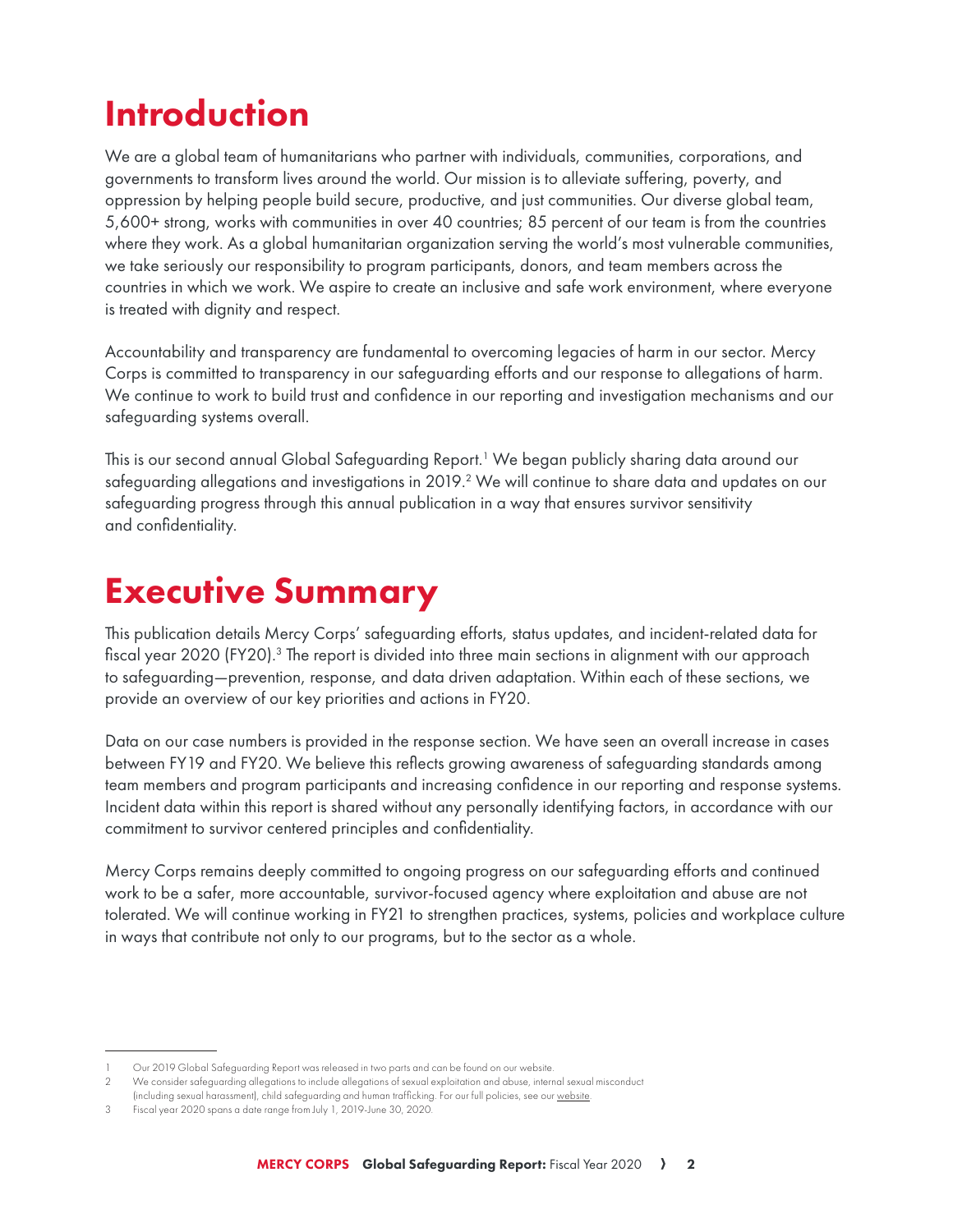# Our Commitment to Safeguarding

Any abuse or exploitation of children or adults by our team members, partners or other representatives directly contradicts the principles upon which our humanitarian work is based and can inflict life-long harm on those experiencing it. Mercy Corps is committed to ensuring a culture of zero tolerance of abuse, and to ensuring physical and psychological safety within our teams and our programs. We recognize this requires continuous effort and involves structural as well as individual factors.

Our focus on safeguarding complements agency initiatives to increase internal diversity, equity and inclusion. We are working to strengthen leadership capacity around equitable and effective management and fostering an environment where every voice is respected and heard. Collectively, these initiatives amplify our efforts to prevent misconduct from occurring and ensure consistent and trusted reporting pathways, as well as an urgent and survivor centered response should an incident occur.

# Our Safeguarding Approach

We define safeguarding as our responsibility to ensure team members, operations and programs do not harm those we work with or put vulnerable populations at risk of abuse or exploitation. Our approach is founded on three pillars:

- **Prevention** through strong policies, safe hiring practices, onboarding, training and effective management, mainstreaming safeguarding into our culture and programs;
- A robust and trusted **response** system with accessible reporting channels and timely, thorough, survivor centered investigations.
- **A** Using **data**, lessons learned and evolving sector best practice, to reflect and adapt in order to continually strengthen our safeguarding systems.



The overarching principle in our safeguarding work and the pillars listed above, is **a survivor centered approach**. This places the safety, well-being, and perspective of survivors at the core of our efforts. Within our organization and across the sector, we have seen the damage done when survivors are not listened to, not believed and not treated with care and respect. We are committed to learning from our failures—both in the early 1990s and in 2018—to respond appropriately to a survivor, and we are committed to ensuring we provide all survivors with a safe, supportive, and confidential place to come forward, where their needs are the first priority.<sup>4</sup> We are dedicated to listening to survivors and ensuring their voices and experiences inform our safeguarding approach.

An external review into this incident took place in 2019/2020 and can be found on our website along with our agency Commitments to Action and reports on our progress towards these commitments.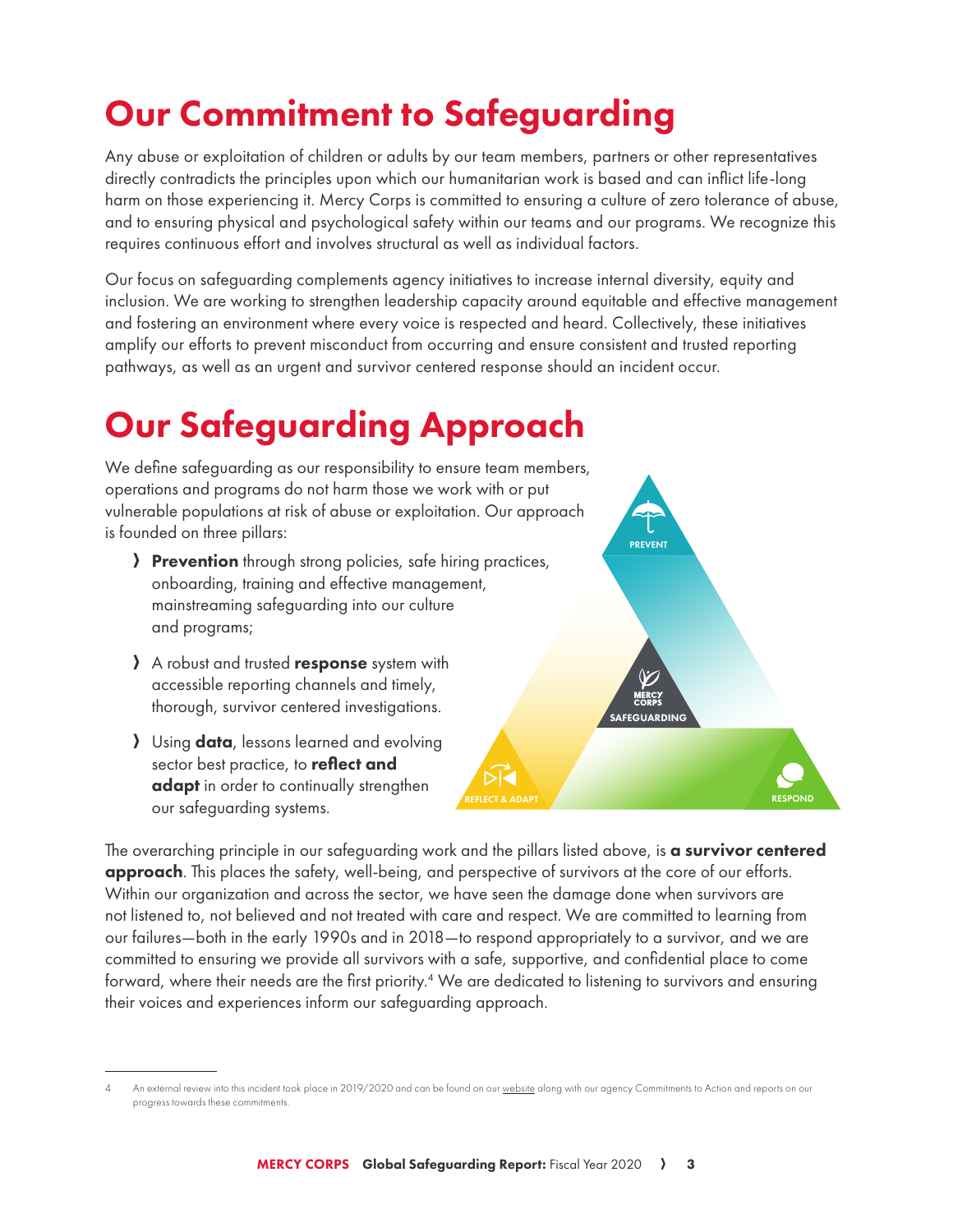Mercy Corps works to ensure anyone approaching the organization with allegations regarding exploitation or abuse is treated in a survivor centered manner in accordance with the values inherent in our policies. We acknowledge the strength and courage of survivors in coming forward, and we thank all those who have helped us become a more ethical, safe, and effective organization by reporting their experiences.

## **Prevention**

Our fundamental safeguarding goal is to prevent harm before it takes place. We work to ensure that every interaction between Mercy Corps team members, partners, community members, and participants is rooted in respect and dignity. Key prevention priorities include: effective and comprehensive safeguarding policies; safe recruitment, hiring and onboarding; internal and external<sup>5</sup> awareness raising; and investment in designated global and in-country support staff and resources to mainstream safeguarding agency-wide. Underpinning all of this is our commitment to creating an inclusive, safe, accountable agency culture. We strive internally and in our programming to minimize inequitable power dynamics and the systems that perpetuate discrimination and oppression.

### **Policies**

Our Safeguarding Policies are living documents that we strive to ensure are clear and effective, reflect the needs and voices of survivors, and are at the forefront of sector and donor expectations. Our Prevention of Sexual Abuse and Exploitation of Participants and Community Members (PSEA) and Child Safeguarding Policies were updated this year to clarify their applicability to former team members and past activities, as well as requiring the investigation of cases involving senior management or board members by an external investigator.

### **Safe Recruitment and Hiring Practices**

We continue to strengthen our recruitment and hiring processes to ensure that we take all appropriate steps to keep people who have committed harm, or may have a propensity to do so, out of our organization. We have expanded the safeguarding language in our position descriptions and developed more robust safeguarding interview questions. We are also participating in collaborative efforts with peer organizations that seek to keep those who have caused harm from reentering or moving to new positions within the sector.

### **Culture Building and Gender, Diversity and Inclusion**

Agency wide culture-building efforts help create an inclusive, accountable work environment, where every voice is heard and respected, and team members feel comfortable expressing concerns.

Our gender, diversity, and inclusion (GDI) priority helps to ensure that: 1) inherent power dynamics that perpetuate inequity and dominant power structures are addressed; 2) our teams are representative of the communities where we work; 3) all team members feel welcomed, supported by their peers and leaders, and have the opportunity to realize their potential; and 4) we have diverse, inclusive teams that can create meaningful impact for the most vulnerable populations globally.

<sup>5</sup> Internal refers to Mercy Corps Team Members, external includes partners, contractors or other non-traditional employees or agency representatives or associates of Mercy Corps.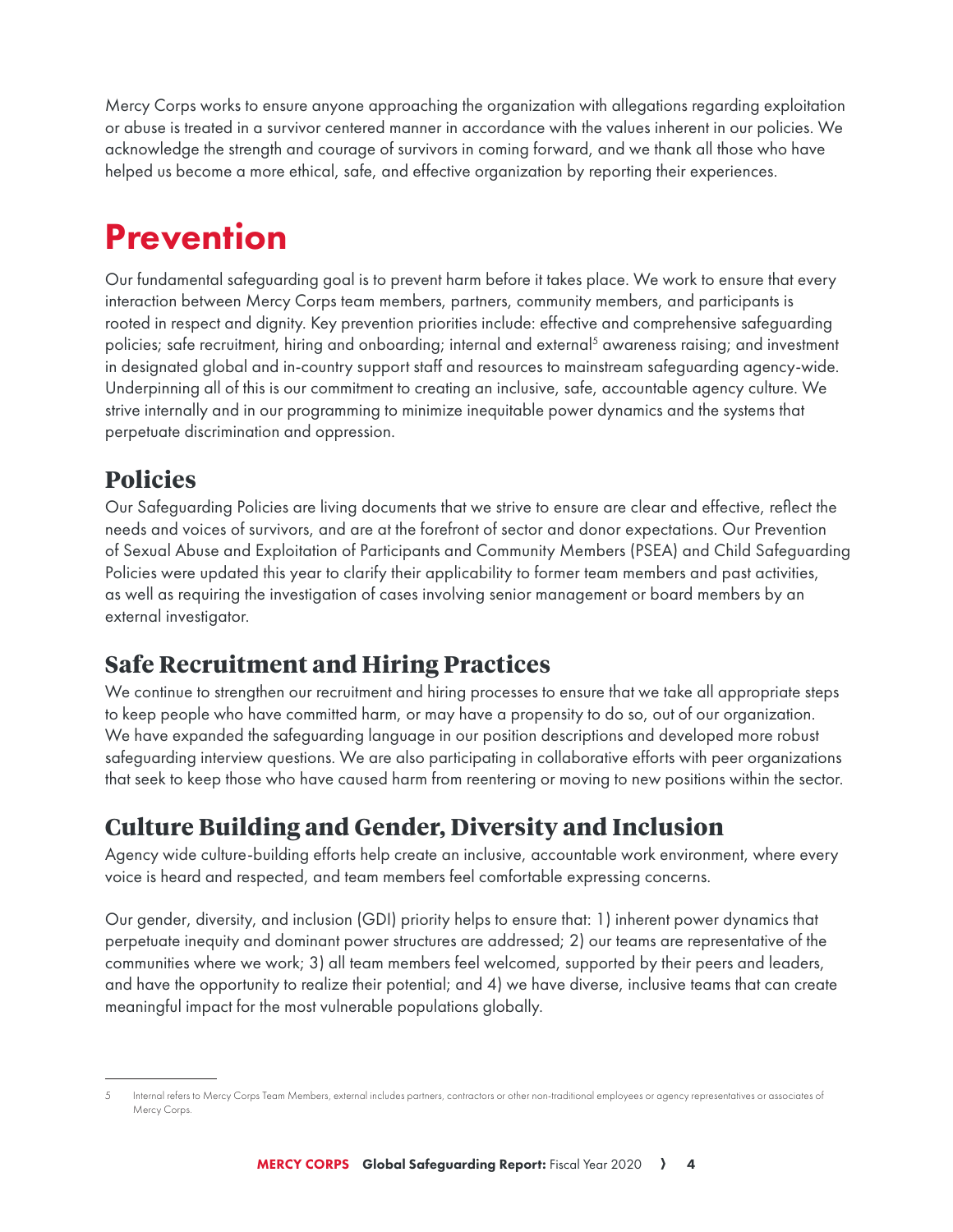Additionally, we have an agency-wide internal training program designed to help teams become learning oriented, adaptive, and high-performing by building a strong foundation of trust and psychological safety. This 12 week long training supports managers and their teams to discuss and utilize practices that empower teams, build trust, demonstrate care and foster inclusion.

### **Designated Global Safeguarding Team**

In FY20 and early FY21 we have made significant additional investments in our safeguarding prevention efforts, including expansion of our global safeguarding team and strengthened in-country safeguarding support. Our global team includes a Director of Safeguarding reporting to our VP of People, a Senior Program Officer and Assistant Program Officer, and a Safeguarding Advisor based in our Mercy Corps Europe office. We are also in the process of adding a new Safeguarding Accountability Advisor who will focus particularly on strengthening our approach to safeguarding with partners.

### **In-Country Safeguarding Support**

Safeguarding Focal Points and Champions are a key part of our prevention efforts (figure 1). They serve as in-country safeguarding resources, working with their teams to raise awareness, deliver face-to-face training, and build trust and confidence in our systems and reporting mechanisms. Focal Points and Champions are trained in survivor centered principles and assist in liaising with survivors if needed. They are available as reporting mechanisms for individuals with concerns, and serve as a referral pathway for survivors or others in need of support services. Safeguarding Focal Points and Champions create and maintain community resource maps, which identify support services available in each country.<sup>6</sup> These important resources are used to assist survivors or other individuals in need of support.



FIGURE 1: The total number of in-country safeguarding support staff broken down by region and type, including the roles of Safeguarding Champion, Safeguarding Focal Point, and Safeguarding Co-Investigator. Definitions of each role type are found in Annex A.

Support services may include medical services, legal support or advice, child protection services, support for victims of gender based violence and many other services for vulnerable groups provided by (I)NGOs, community programs, social services, government agencies or others.

<sup>7</sup> This map shows the total number of safeguarding support staff at Mercy Corps by region with global totals for each type of support role in the insert table.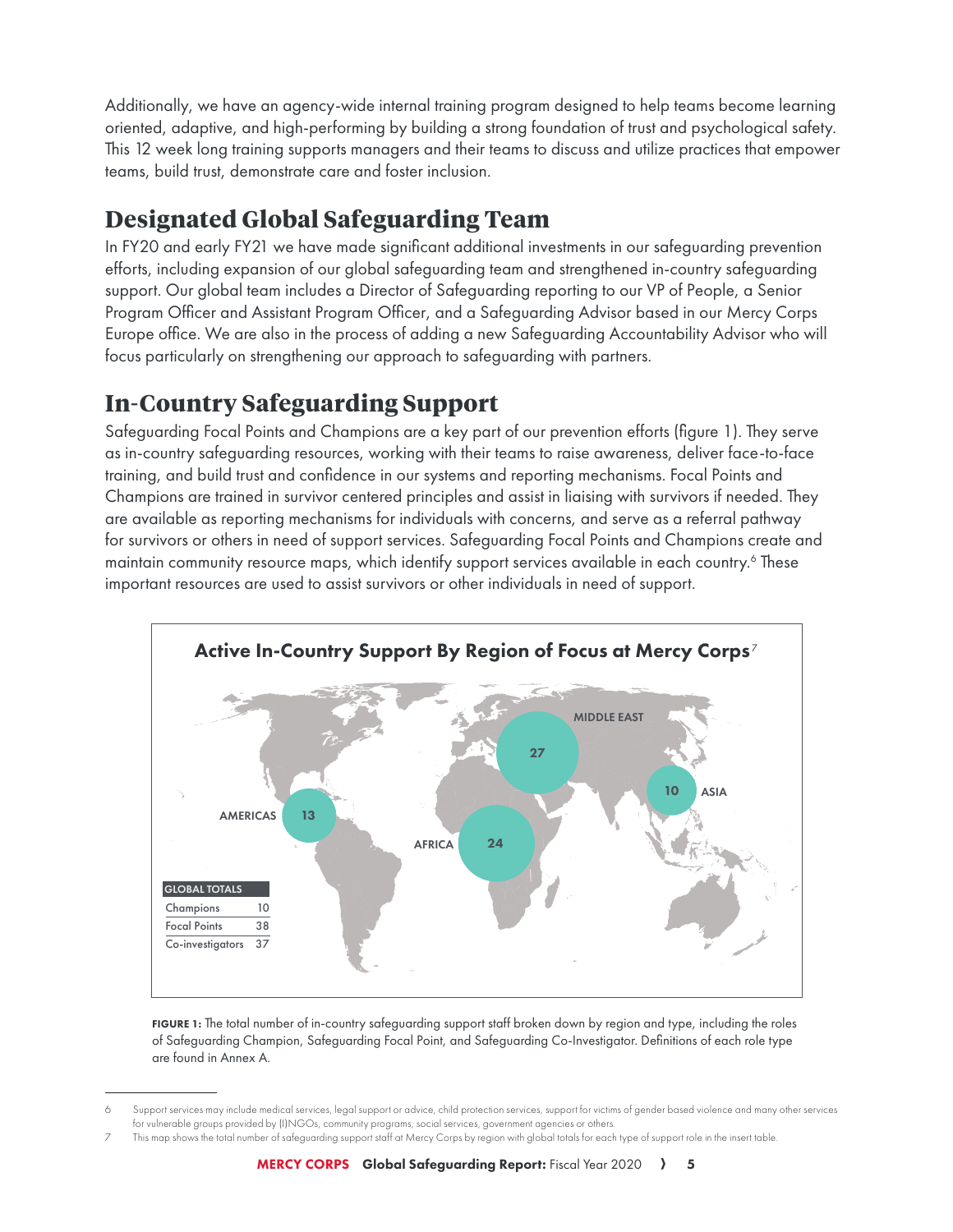### **Safeguarding Capacity Building**

Safeguarding capacity building efforts at Mercy Corps include tools, resources and trainings created for specific stakeholder groups including all-agency level learning, leadership, partner organizations and incentive workers, program teams, human resources teams, monitoring and evaluation teams, and others. Our safeguarding training and targeted capacity building in fiscal year 2020 included:

- A Externally facilitated safeguarding training for Mercy Corps Europe and Mercy Corps Global Board Members
- A Safeguarding awareness sessions for country and regional leadership
- A Externally facilitated training for safeguarding focal points and co-investigators
- A Regular ongoing training and support for focal points and co-investigators
- A Training for team members and partners led by in-country Safeguarding Support
- A Updated mandatory annual Code of Conduct training for all team member

### Response

We have made significant investments in our safeguarding response mechanisms and systems in FY20, most notably through a newly formed Intake and Investigations (I&I) Unit, the placement of co-investigators as added in-country investigations support, and improvements to our reporting mechanisms.

#### **Reporting Mechanisms**

Trusted, accessible and well-understood reporting mechanisms are a critical component of safeguarding. Throughout FY20, we have prioritized improved understanding of and trust in our reporting mechanisms and investigation process through awareness raising, a formalized global policy on community accountability and reporting mechanisms (CARM), and improved transparency. In order to help foster a speak out culture and increase access, we provide multiple avenues by which team members, partners, program participants,



and community members can report feedback or concerns. Team members may report to management, Human Resources, Safeguarding Focal Points, or the Mercy Corps Integrity Hotline.<sup>8</sup> The platform provides a simple, multilingual end-user experience and allows for confidential or anonymous communication between reporters and investigators.

For community members and program participants, we provide accessible, locally relevant Community Accountability Response Mechanisms (CARMs).<sup>9</sup> CARM implementation is a key agency priority and we

The Integrity Hotline utilizes a third party platform with 24/7 access and a flexible set of intake channels including web, phone, and mobile texting, accessible in multiple languages.

Team Members may also use a community accountability reporting mechanism if they choose and community members or participants are welcome to use the Integrity Hotline or other reporting avenues.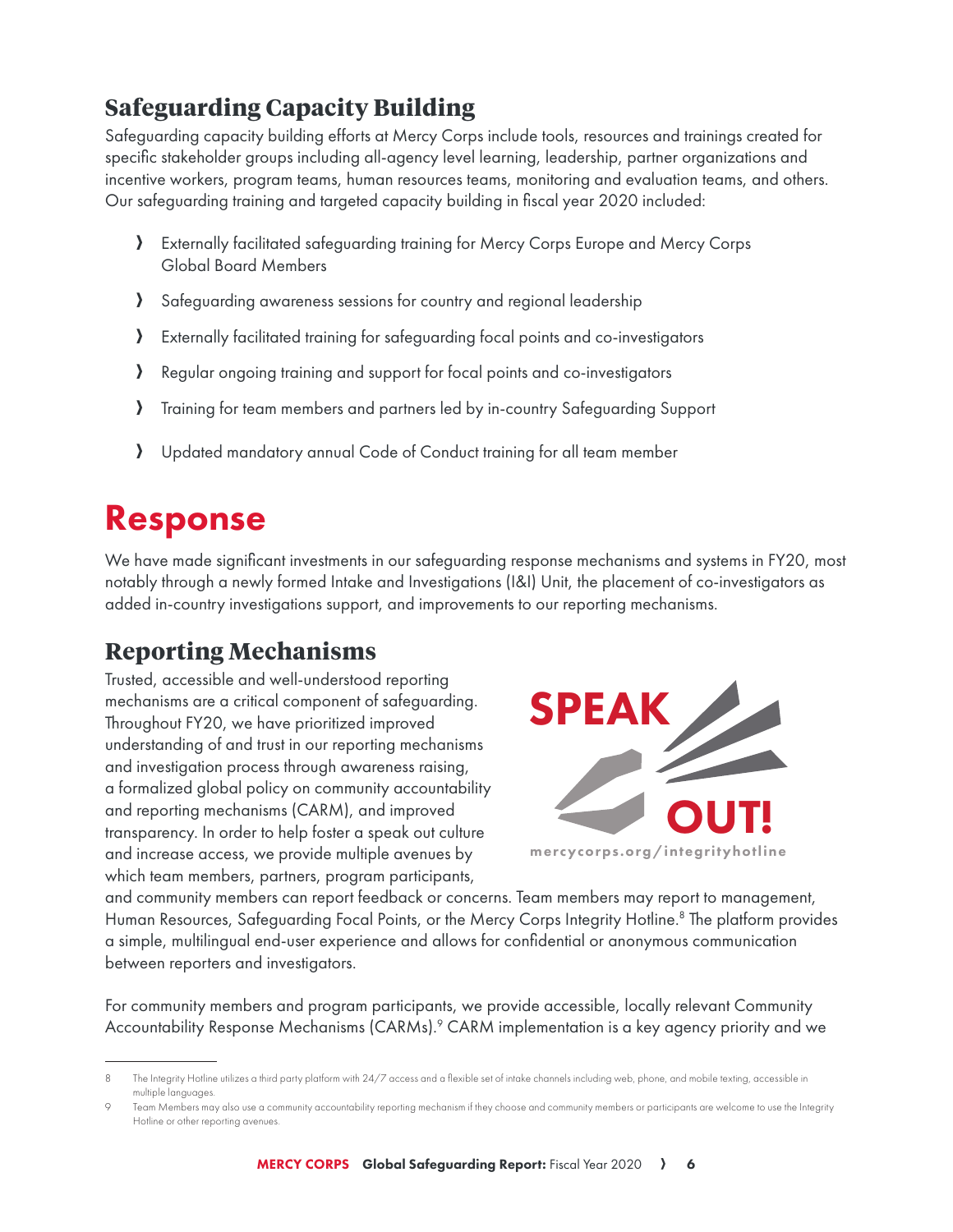are in the process of rolling out and standardizing these mechanisms through all of our locations. A new global CARM Policy outlines nine minimum standards for community accountability and requirements for partners.<sup>10</sup> All Mercy Corps country programs and entities are required to meet the standards within this global policy to ensure a standardized approach to community accountability.

### **Incident Response and Investigations**

We are committed to a timely, thorough and survivor centered response to all allegations of misconduct. To that end, we have made significant additional investments in our incident response capacity in FY20, including greater resourcing of our investigative team, engaging external investigators as needed, and by improving our ability to connect survivors quickly with support resources as described in the prevention section above.

A key focus of FY20 was a complete redesign of our investigation systems and oversight structure. The newly formed Intake and Investigations (I&I) Unit will become functional in FY21 and consolidate all response and investigative responsibilities into a single unit within a new stand-alone Ethics and Compliance Department.11 This department will be led by a Chief Ethics & Compliance Officer (CECO), reporting directly to the CEO and Board of Directors and will remain independent of both legal and human resource functions.

The I &I Unit will optimize case management strategies and be dedicated to a survivor centered approach. The Safeguarding investigation team will include a case manager and a team of lead investigators supported by our in-country Co-investigators (figure  $1$ ).<sup>12</sup> Safeguarding co-investigators are a critical part of our investigative response and play a vital role in our ability to offer survivor centered support and timely response in-country when needed. Co-investigators undergo SEA specific investigations training and work under the direction of lead investigators. They also engage with safeguarding focal points to make connections between survivors and the support services identified in our community resource maps. Co-investigators have proven to be an invaluable resource during the travel restrictions imposed by the Covid-19 pandemic, enabling us to more seamlessly pivot to remote investigations.

The I&I Unit, while independent, will work closely with the prevention-focused Global Safeguarding Team to increase awareness and access to reporting mechanisms and use report data analysis and learnings to adapt our safeguarding prevention efforts agency-wide. At the board level, we have created a new Joint Ethics and Safeguarding Committee to oversee ethics, compliance and culture relating to safeguarding and gender diversity and inclusion beginning in FY21.

### **Response and Incident Related Data for FY20**

As awareness of and trust in our reporting mechanisms increased, the number of reported cases has also risen from FY19 to FY20 as reflected in the data below. We continue to interpret this as a reflection of growing confidence in our reporting and response systems. We know that underreporting of SEAH cases is endemic in our sector and beyond. We will continue to reinforce messaging of zero tolerance for exploitative or harassing behavior, and make it clear that allegations of such conduct can and will be safely investigated. In time, we hope to see the number of cases reduce due to effective prevention efforts.

<sup>10</sup> See Annex C for Mercy Corps' nine CARM minimum standards.

<sup>11</sup> All Code of Conduct related allegations must be handled by this designated unit including fraud and corruption, sexual exploitation and abuse, sexual misconduct, and HR issues that fall within the scope of our Code of Conduct.

<sup>12</sup> When needed, and for cases involving senior leaders, we engage external expert investigators.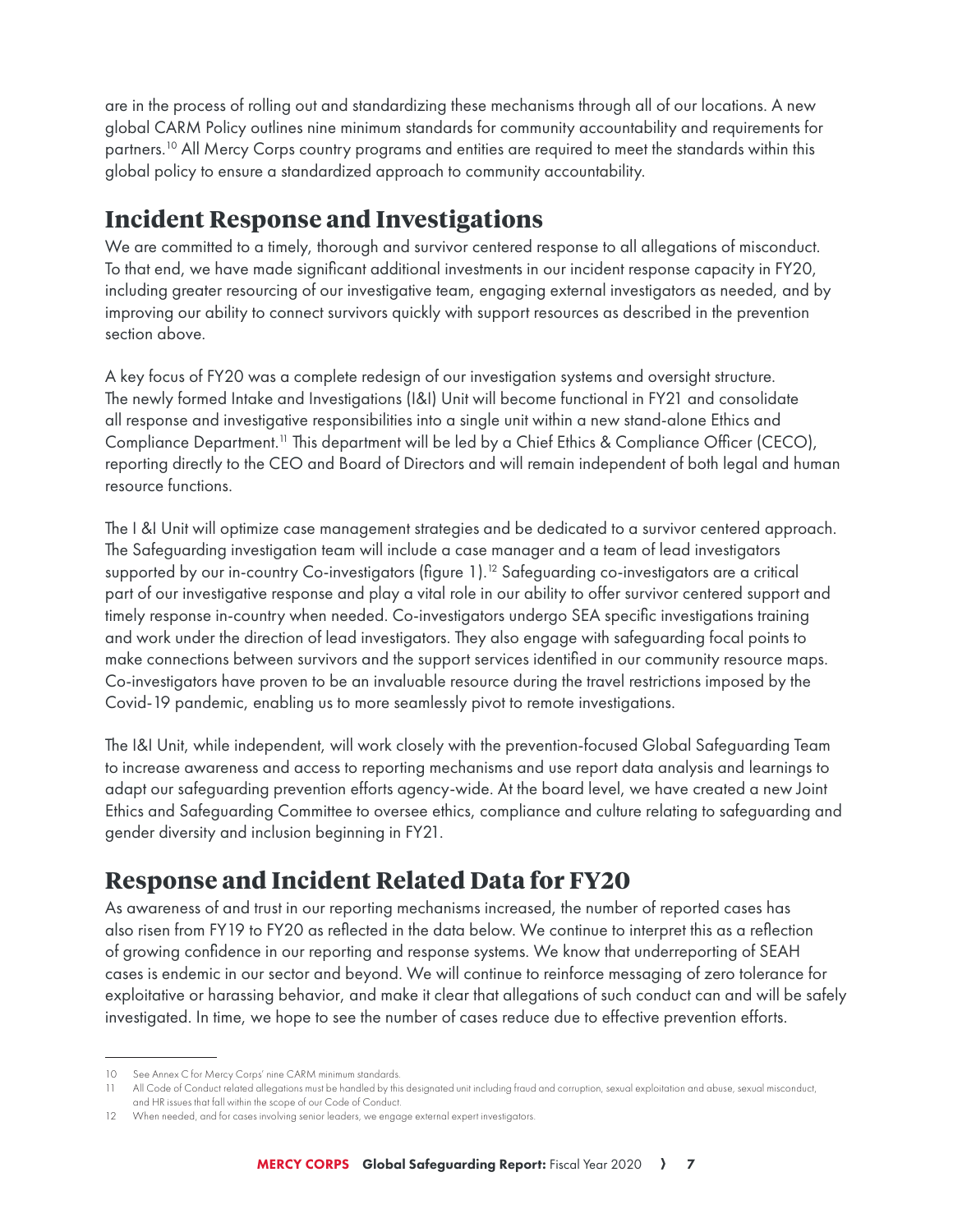In fiscal year 2020, Mercy Corps received a total of 73 safeguarding-related reports, including 24 against partners, and 49 against Mercy Corps team members. Four of these involved conduct of team members prior to their engagement with Mercy Corps. In addition, we received three reports regarding sexual violence within the community that involved neither Mercy Corps staff nor partners, but where we provided support to survivors or notified law enforecement as appropriate. As of September 1, 2020, 63 of the FY20 cases have been resolved (either closed or pending closure). Of the 10 remaining under investigation, four allegations are against partners.<sup>13</sup>

Of the 63 closed or pending investigations, 23 were unsubstantiated, 32 were substantiated, and 8 were inconclusive (figure 2).<sup>14</sup> All substantiated cases resulted in disciplinary action, including 25 terminations of employment or partner contract and 8 disciplinary actions other than termination. In all substantiated cases involving exploitation or abuse of a participant or community member, the team member or partner was terminated and is ineligible for rehire or renewal of contract. That ineligibility will be shared with prospective employers when asked.



FIGURE 2: Total number of closed cases for fiscal year 2019 and fiscal year 2020 broken down by the case conclusions. For definitions of each case type listed, see Annex A.

<sup>13</sup> Some investigations have been delayed due to the impacts of the Covid-19 pandemic.

<sup>14</sup> See Annex A for case resolution definitions.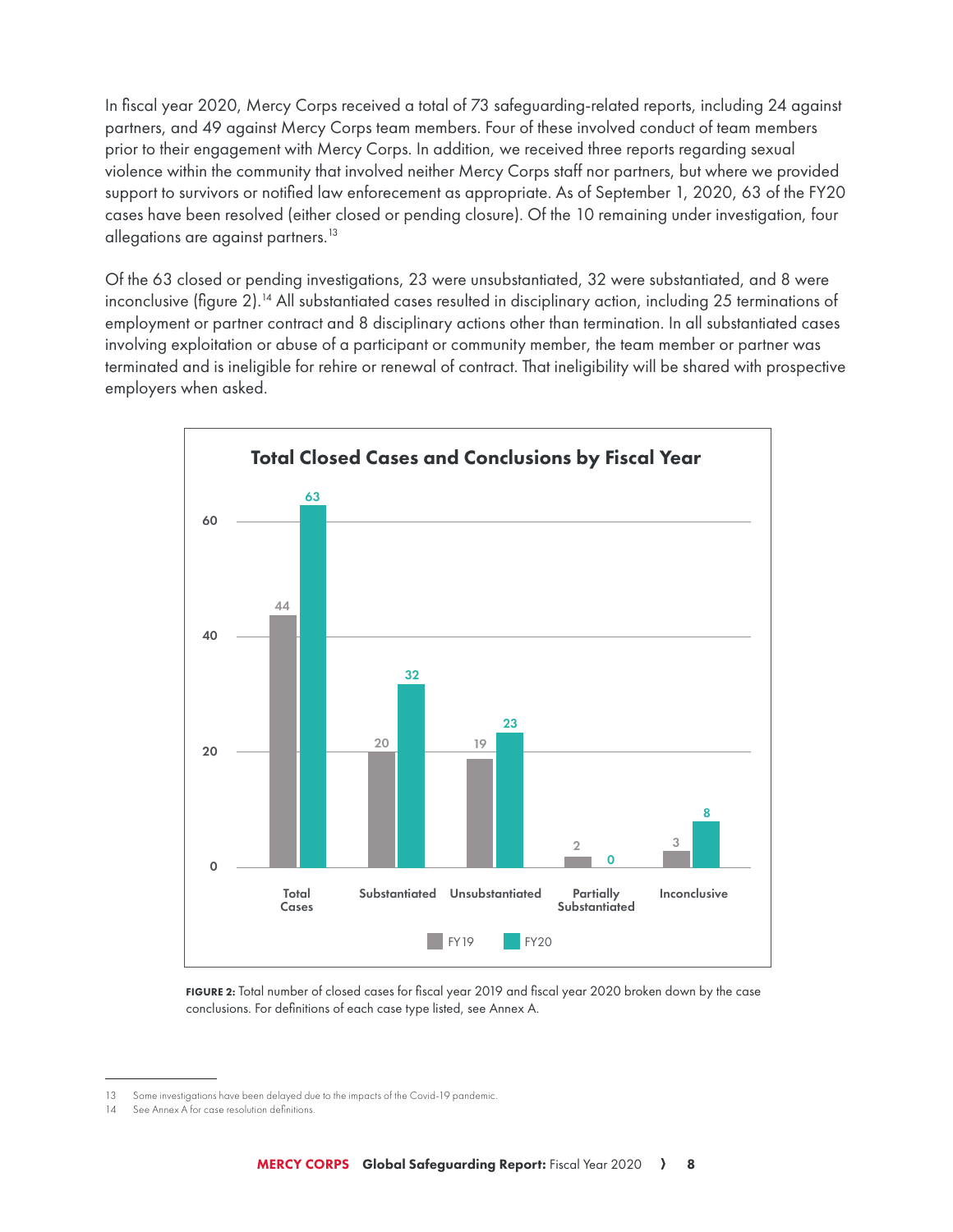Of the 32 total substantiated cases, 14 involved internal sexual misconduct (team member to team member) of varying degrees, which includes undisclosed relationships. Twelve cases involved sexual exploitation or abuse, which includes procuring commercial sex and sexual contact with children under 18. Two cases involved non-sexual child safeguarding, and one case involved non-sexual physical harm of an adult (figure 3). Three cases involve historical misconduct of staff members prior to their involvement with Mercy Corps.<sup>15</sup>



FIGURE 3: Total number of substantiated cases in fiscal year 2019 and fiscal year 2020 broken down by case type as well as subject of complaint (SoC) type. Definitions for case types and subject of complaint types can be found in Annex A.

### Reflect and Adapt: A Data Informed Approach

Mercy Corps takes a data driven approach to our safeguarding efforts. Through the analysis of data, we are learning and adapting, identifying trends, and enabling more informed and effective decision-making to improve our efforts. At the end of a safeguarding investigation, we analyze the specific conditions that existed and consider implications that stem from that analysis—from recruitment and hiring, to onboarding and training, to program management, to the reporting and investigation process—looking for ways we can prevent similar situations from occurring and improve our response if they do.

<sup>15</sup> In these cases we did not investigate the underlying conduct, but rather the existence of substantiated allegations at other organizations or with law enforcement.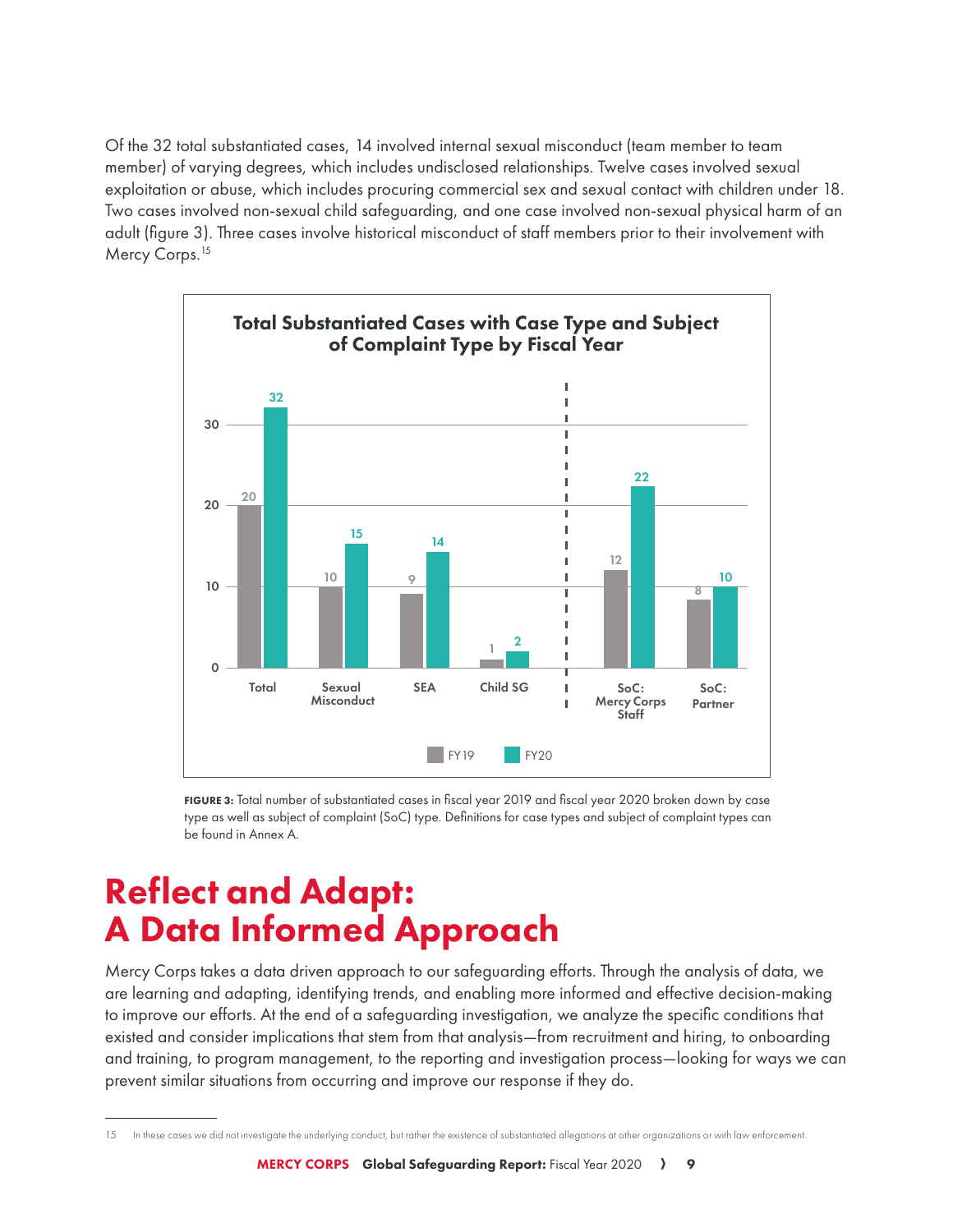In addition to investigation analysis, we use case data to identify broader trends, spot risks, and identify areas for process improvements. To that end we have established a new, cross-functional Global Safeguarding Task Force (GST) to expand the role of our previous Safeguarding Working Group. The Task Force consists of multiple stakeholder representatives from across the agency representing different functions, departments, and regions. Beginning in the second quarter of FY21, the Task Force will partner with the safeguarding team in review of high level incident data<sup>16</sup> and will support the analysis of lessons learned, identification of risks, and review of relevant processes and systems in order to ensure meaningful adaptation and improvement.

#### **Reflections on Fiscal Year 2020 Data**

There are several reflections we can share from our review of FY20 case data. First—while we have seen increased reporting in several locations following awareness raising around reporting mechanisms—in other locations reports have not increased. We know underreporting is an endemic issue, therefore additional research and follow up is needed to ensure community members and participants understand their rights and feel safe in reporting concerns. Second, we know we have areas to strengthen with respect to safeguarding in our partnerships, particularly around recruitment and training of temporary workers.<sup>17</sup> This is a key focus for FY21. Third, we have seen the impacts of Covid-19, both in terms of the pace of reports received (which declined during times of lockdown,) and in the nature of reports, which reflect the well known risks of increased domestic and intimate partner violence during the pandemic.

Finally, we have seen significant improvements in our response to incidents as the result of our investment in our safeguarding co-investigators and focal points. Team members are coming to our focal points to report concerns. We are better able to connect survivors with meaningful support resources and ensure our engagements with them are survivor centered and limited to one point of contact. Our in-country coinvestigators are available to assist remote investigators, improving investigation response time, contextual understanding, communications, and providing a more comfortable experience for all parties. Coinvestigators have helped immensely with the shift to remote investigations necessitated by the Covid-19 pandemic. They have also expanded our ability to reach remote locations.

# Looking Forward

Unaddressed exploitation and abuse have caused a deep legacy of harm in our sector and resulted in trauma for untold numbers of survivors. Much work remains to prevent further harm and address that legacy. Mercy Corps is deeply committed to contributing to a safer, more accountable, survivor-focused sector where exploitation and abuse are not tolerated. With our expanded global safeguarding team in place and continuing to grow, we are committed to strengthening practices, systems, policies and workplace culture across our programs, with our partners, and in the communities we serve.

We believe safeguarding is the responsibility of each and every Mercy Corps team member and partner, and of each member of our sector as a whole. We will continue our work to ensure that all those affiliated with our agency understand that responsibility and have the resources and knowledge to act upon it. Together, we are committed to ensuring everyone we come into contact with is treated with the respect and dignity they deserve.

<sup>16</sup> This review will not involve any identifying information to protect the confidentiality of our investigative process.

See Annex A for definitions of employment type.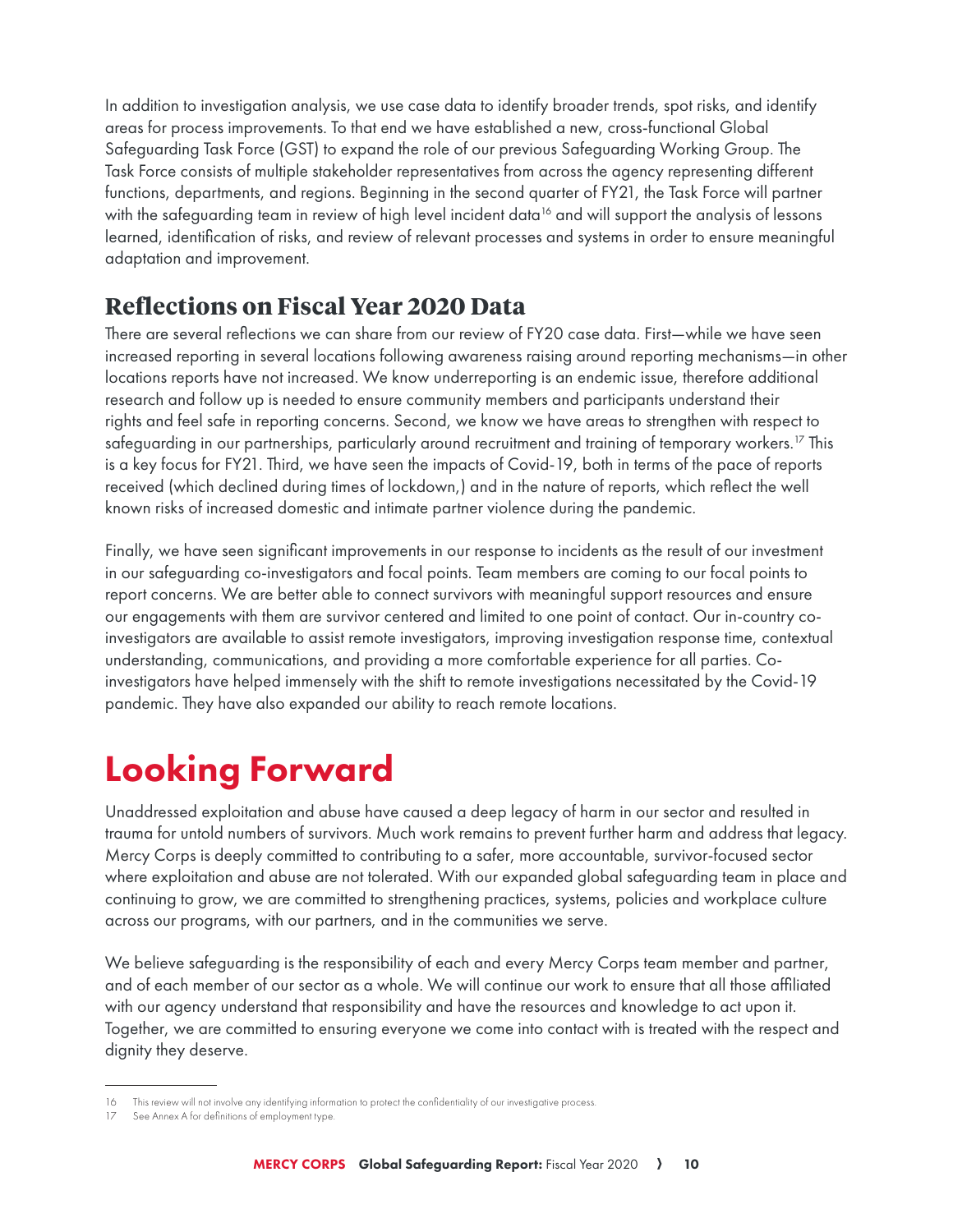### Annexes

#### Annex A: Referenced Definitions (in alphabetical order)

- **A Child Safeguarding (CS) Case:** Includes allegations of physical, emotional, or sexual abuse, or otherwise putting children at risk of harm.
- A Community Accountability Reporting Mechanism (CARM): CARM is a channel for any and all community members to provide feedback, suggestions, complaints, and concerns, in a manner that is safe, confidential, transparent, and accessible, enabling Mercy Corps to respond and make any necessary programmatic or safeguarding adaptations and to ensure the safety, security, and empowerment of program participants.
- **A Inconclusive Case:** Where we are unable to obtain sufficient evidence to make a determination around substantiation, for example because the report is by an anonymous third party and/or does not identify a particular survivor or subject of complaint. In such cases we take whatever action possible to investigate in a survivor sensitive way, and to provide opportunities for other complaints to be raised. In addition, we review programs and systems to ensure they meet our safeguarding standards and that team members, participants, partners and community members understand their rights and how to report concerns.
- A Partially Substantiated Case: Some, but not all of the allegations are substantiated. This category of finding was used up until the first half of 2019. For FY20 and going forward, we consider an allegation substantiated if any safeguarding violations were substantiated.
- A Partners: Sub-grant recipients, partner organizations, contractors, outside experts, consultants, agents, representatives, and any other organization or individual that acts on Mercy Corps' behalf or at Mercy Corps' direction.
- **A Pending Case:** Where the investigation is complete and a finding has been made but where we have outstanding corrective and/or reporting actions to implement and finalize.
- A Safeguarding Allegation: We consider safeguarding allegations to include allegations of sexual exploitation and abuse, internal sexual misconduct (including sexual harassment), child safeguarding and human trafficking.
- A Safeguarding Champion: Safeguarding Champions have a similar role to Safeguarding Focal Points raising awareness and producing community resource maps which are used as part of our survivor support practices and service referral process. Safeguarding Champions work at a reduced technical capacity and are not a replacement for focal points. They are an important addition to our global safeguarding team and supplement our in country support surrounding safeguarding prevention efforts.
- A Safeguarding Co-Investigator: Safeguarding Co-Investigators act as in-country investigative support when allegations of safeguarding violations are reported. They provide local contextual information, translation, and facilitate investigation planning, communication, and implementation. With guidance and supervision from full time lead investigators, the co-investigators may take on-the-ground investigative action including participating in interviews, examining evidence, and reviewing relevant documents.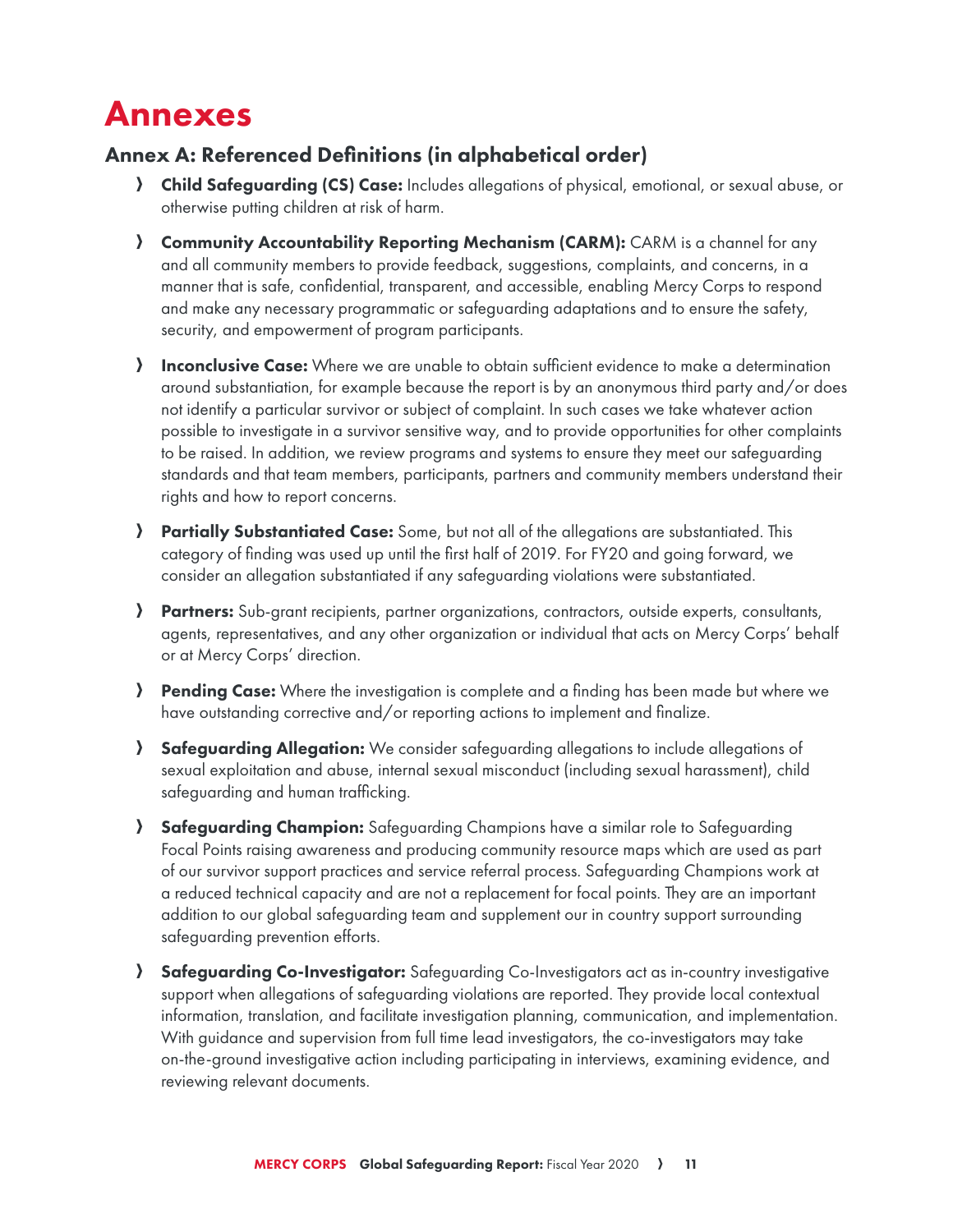- **A Safeguarding Focal Point:** Safeguarding Focal Points are in-country resources for safeguarding, working with their team members to build trust and confidence in our reporting mechanisms. They also provide on-the-ground information and feedback to help inform our agency-wide safeguarding strategy and approach. Focal point training includes survivor-centered approaches to incident responses, referral pathways, community resource mapping, international safeguarding standards, community and team member reporting, safeguarding risk assessment, and other related skills.
- A Sexual Exploitation and Abuse (SEA) Case: Allegations of sexual exploitation and abuse of participants in our programs or other community members including: actual or attempted abuse of position of vulnerability, power differential, or trust for sexual purposes; profiting monetarily, socially, or politically from the sexual exploitation of another; exchange of assistance for sexual or romantic relations; sexual abuse of program participants or community members; and paying for sex or sexual acts.
- **A Sexual Misconduct (SM) Case:** Allegations that include instances of sexual misconduct in the workplace, including sexual harassment (quid pro quo or work environment) and sexual assault. Also includes undisclosed relationships along reporting lines.
- **A Substantiated Case:** Where the investigation concluded that it is more likely than not that the violation occurred.
- **Feam Member:** All team members globally, including Mercy Corps' Boards of Directors, executive officers, management, employees/team members, seconded employees, temporary staff, interns, and volunteers.
- **Femporary Workers:** Individuals hired on short term contracts as part of a program (included in broad definition of team member above)
- **A Unsubstantiated Case:** The available evidence was insufficient to conclude that it is more likely than not that the violation occurred.
- **Yisitors:** Visitors to Mercy Corps facilities, including photographers, filmmakers, journalists, researchers, donors and prospective donors, and anyone else hosted by Mercy Corps or visiting Mercy Corps' implemented or financially supported programs.

#### Annex B: Relevant Links and Referenced Documents

- **A** Mercy Corps Website
- > External Investigation & Commitments to Action
- > Timeline of Actions
- > FY 19 Global Safeguarding Report, Part I and Part II
- A Mercy Corps Policies and Policy Guidance Documents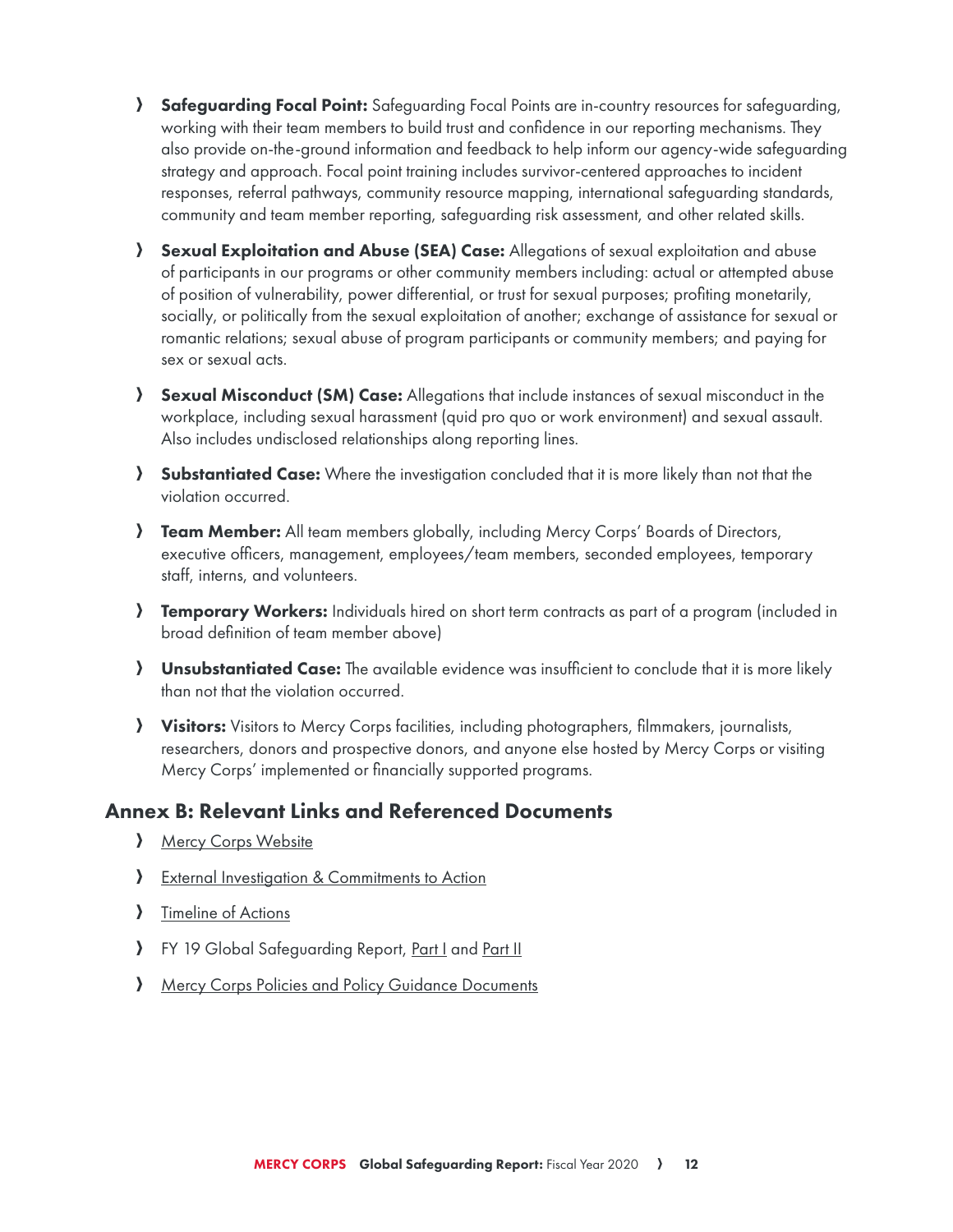#### Annex C: CARM Minimum Standards

- 1. CARM focal points are designated at the country and program level. The country CARM focal point is responsible for the management and quality of CARM for the Country and is responsible for leading the design and implementation of CARM.
- 2. CARM is budgeted for in all programs. Every program will have budget lines allocated for community accountability.
- 3. CARM standard operating procedures are completed and approved. Use the provided SOP template and once completed, send to carm@mercycorps.org for technical review. The Country director must approve the final SOP.
- 4. Every active program has 3 feedback channels and community members are sensitized on their purpose and availability. Feedback channels must be set up within 90 days of program start up. When operating remotely or with reduced access and face-to-face feedback can't be collected, 2 feedback channels are allowed.
- 5. All feedback is documented and managed in a CARM database. Access to the database will be restricted to the team members who are responsible for documenting feedback in order to protect the identity of informants.
- 6. Feedback is classified according to six standard Grades and grading is verified. Only specific, designated team members will have the authority to grade feedback, and these team members will be selected by the Country Director in consultation with the country CARM focal point.
- 7. Appropriate action is taken for all feedback based on Grade. After a Grade is assigned to feedback, appropriate action must be taken based on that Grade. Appropriate action and segregation of duties will be outlined in the CARM SOP.
- 8. All grade 5 and 6 feedback is reported directly to the Integrity Hotline and the informant's identity is protected. The Country Director and country Safeguarding Focal Point (Grade 6 only) can be copied if the feedback does not implicate them.
- 9. The feedback loop is closed for all non-anonymous feedback. The person who shared the feedback must be informed of the resolution of their case for 100% of feedback that is not submitted anonymously.